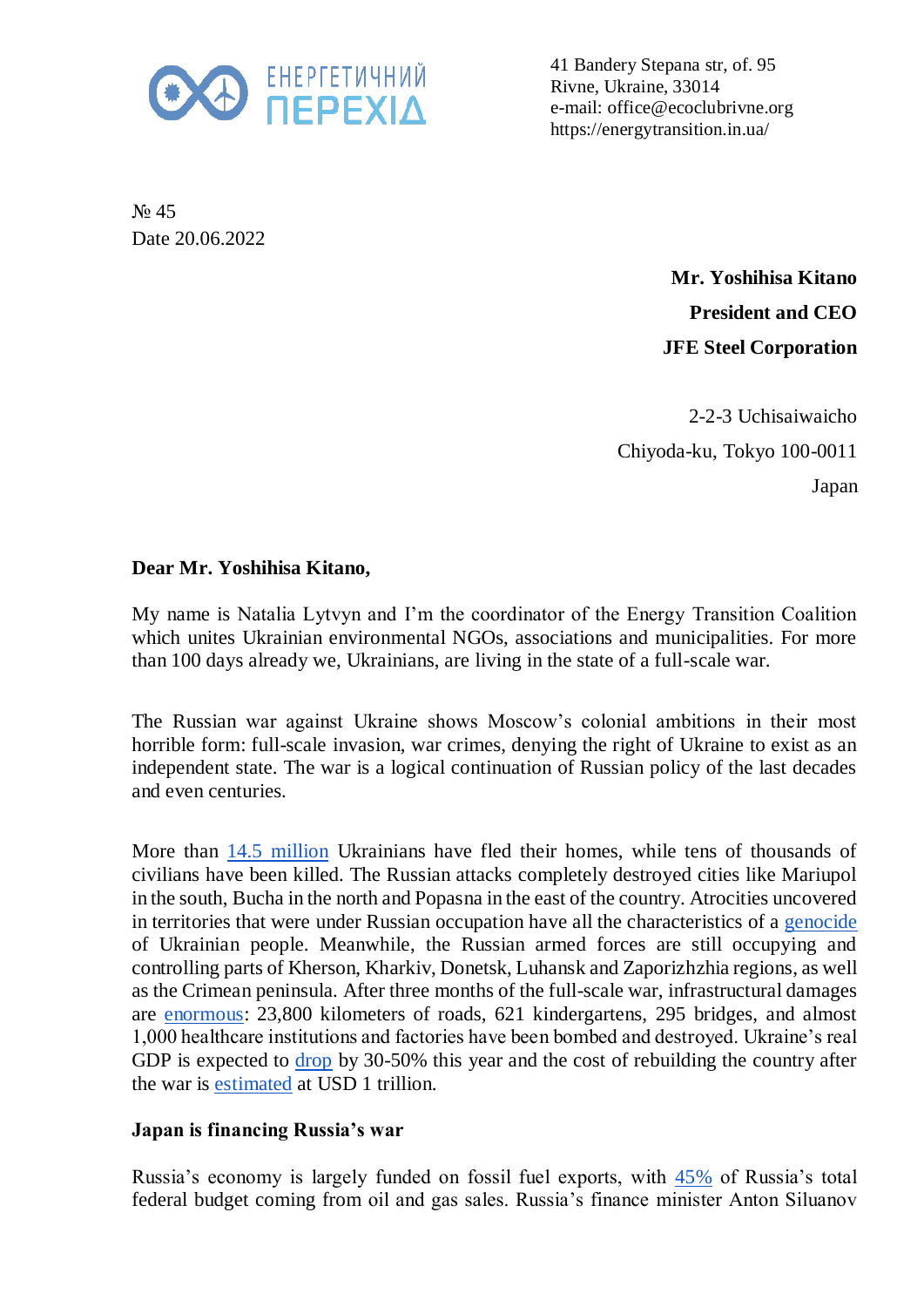has stated that the additional income from the export of fossil fuels this year will be [spent](https://www.tagesschau.de/newsticker/liveblog-ukraine-samstag-141.html#Mehreinnahmen)  [in part for the "special operation"](https://www.tagesschau.de/newsticker/liveblog-ukraine-samstag-141.html#Mehreinnahmen) in Ukraine. In other words, Putin can run his war only due to his reliance on fossil fuel exports to countries like Japan.

Japanese public and private institutions are deeply entrenched in Russian coal, oil and gas. From 2018 to 2020, Japanese public finance institutions provided \$4.8 billion for fossil fuel projects in Russia<sup>1</sup>. Japan's three largest banks all rank in the [top 15 financiers](https://putin100.org/) of Russian fossil fuel companies as well.

The Centre for Research on Energy and Clean Air (CREA) estimates<sup>2</sup> that during the first 100 days of Russia's invasion, Japanese firms imported EUR 1.9 billion (JPY 250 billion) worth of fossil fuels from Russia. This sum breaks down into EUR 893 million for LNG, EUR 513 million for coal, and EUR 494 million for oil. Out of all countries, Japan was the largest importer of Russian coal, and the third largest importer of Russian LNG. The country's share of Russia's total exports was over 10% for both coal and LNG.

While we welcome the Japanese government's decision to [ban Russian coal](https://www.spglobal.com/commodityinsights/en/market-insights/latest-news/oil/040822-japan-to-phase-out-russian-coal-imports-with-eye-to-suspend-it-on-g7-pledge-minister) and phase out [Russian oil,](https://www.reuters.com/world/europe/biden-meets-with-g7-leaders-ukraines-zelenskiy-discuss-war-2022-05-08/) we want to note that the phase outs have yet to take place, save for companies such as Eneos and Kyushu Electric Power. Meanwhile, Russian fossil fuels continue to enter Japan.

## **JFE Steel Corporation needs to stop importing ALL Russian fossil fuels**

**On this note, we, Ukrainian environmental NGOs, urge you to ban any and all imports of Russian fossil fuels, including LNG, and divest your interests in Russian fossil fuel companies.** The time to stop profiteering from the pariah state that attacks and kills innocent people is NOW.

We also urge JFE Steel Corporation to recognize that fossil fuels in general are prone to geopolitical conflicts and price volatility, and consider investing more in cleaner, safer renewable energy sources going forward. Last month, the Japanese government, [as part of](https://www.env.go.jp/press/files/jp/118111.pdf)  [the G7,](https://www.env.go.jp/press/files/jp/118111.pdf) committed to end new public support for international unabated fossil fuels by the end of this year, and to achieve a predominantly decarbonised electricity sector by 2035, indicating the limited future of fossil fuels.

We know that JFE Steel Corporation has during the 100 days of war in Ukraine imported Russian coal with a value of EUR 42.8 million (JPY 5.6 billion)<sup>3</sup>, with the latest arrival on May 22nd, making JFE Steel Corporation the largest Russian coal buyer in Japan. JFE Steel Corporation has had nine shipments since the outbreak of the war, the highest in Japan. It is also one of the 15 global corporations identified by CREA to have continued purchasing Russian fossil fuels in May. We ask JFE Steel Corporation to join the increasing

\_\_\_\_\_\_\_\_\_\_\_\_\_\_\_\_\_\_\_\_\_\_\_\_\_\_\_\_\_\_\_\_\_\_\_\_

<sup>&</sup>lt;sup>1</sup> Shift the Subsidies database, Oil Change International.

 $2$ The Centre provided the most recent updated data on request; data sources and methodology are documented here: <https://energyandcleanair.org/financing-putins-war/>

<sup>&</sup>lt;sup>3</sup> The currency conversions into JPY are carried out using daily exchange rates for each shipment from oanda.com.